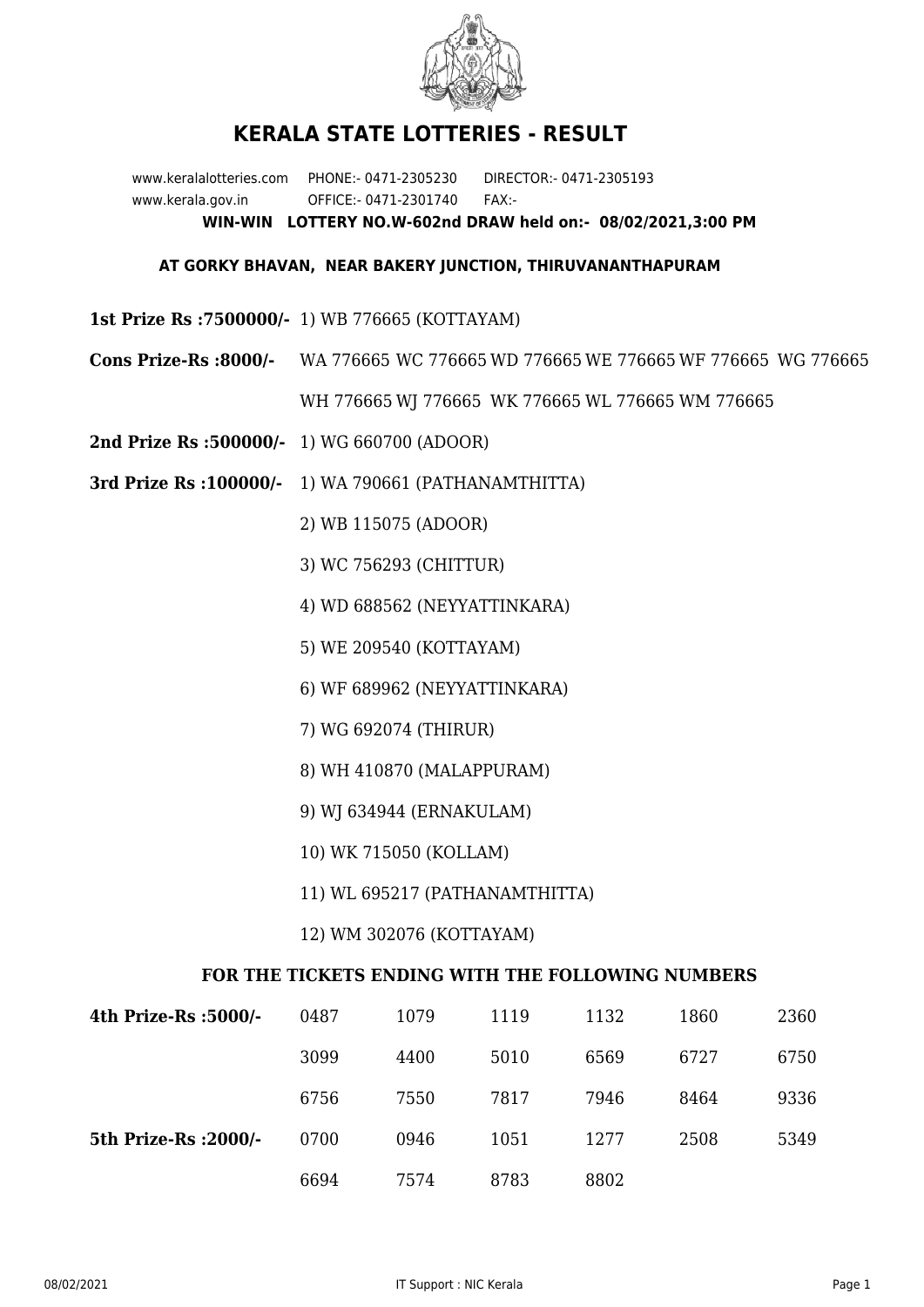| 6th Prize-Rs : 1000/- | 1714 | 3836 | 5448 | 5930 | 6225 | 6298 |
|-----------------------|------|------|------|------|------|------|
|                       | 7090 | 7563 | 9061 | 9103 | 9212 | 9770 |
| 7th Prize-Rs : 500/-  | 0014 | 0084 | 0088 | 0313 | 0370 | 0388 |
|                       | 0483 | 0503 | 0661 | 0847 | 0974 | 1021 |
|                       | 1239 | 1343 | 1352 | 1405 | 1414 | 1690 |
|                       | 1756 | 1833 | 1915 | 2084 | 2215 | 2287 |
|                       | 2410 | 2446 | 2735 | 2925 | 2981 | 3027 |
|                       | 3348 | 3429 | 3504 | 3577 | 3601 | 3911 |
|                       | 3977 | 4020 | 4448 | 4644 | 4735 | 4952 |
|                       | 4959 | 5025 | 5058 | 5731 | 5753 | 5877 |
|                       | 6138 | 6198 | 6420 | 6456 | 6492 | 6613 |
|                       | 6660 | 6950 | 7010 | 7229 | 7493 | 7621 |
|                       | 7718 | 7799 | 7900 | 7908 | 8314 | 8620 |
|                       | 8811 | 8879 | 8885 | 8941 | 8967 | 8975 |
|                       | 9301 | 9780 | 9899 | 9912 | 9930 | 9956 |
| 8th Prize-Rs : 100/-  | 0155 | 0286 | 0379 | 0391 | 0423 | 0437 |
|                       | 0648 | 0777 | 0873 | 0895 | 0942 | 0973 |
|                       | 1039 | 1044 | 1260 | 1311 | 1388 | 1394 |
|                       | 1473 | 1568 | 1647 | 1890 | 1998 | 2059 |
|                       | 2113 | 2139 | 2140 | 2209 | 2210 | 2304 |
|                       | 2312 | 2316 | 2329 | 2487 | 2626 | 2636 |
|                       | 2827 | 2847 | 2873 | 2919 | 2961 | 3096 |
|                       | 3141 | 3248 | 3333 | 3483 | 3487 | 3489 |
|                       | 3560 | 3617 | 3663 | 3980 | 4000 | 4079 |
|                       | 4122 | 4154 | 4173 | 4244 | 4247 | 4302 |
|                       | 4311 | 4699 | 4953 | 4958 | 5166 | 5174 |
|                       | 5198 | 5214 | 5228 | 5230 | 5354 | 5367 |
|                       | 5475 | 5481 | 5906 | 6025 | 6037 | 6039 |
|                       | 6136 | 6333 | 6601 | 6791 | 6817 | 6837 |